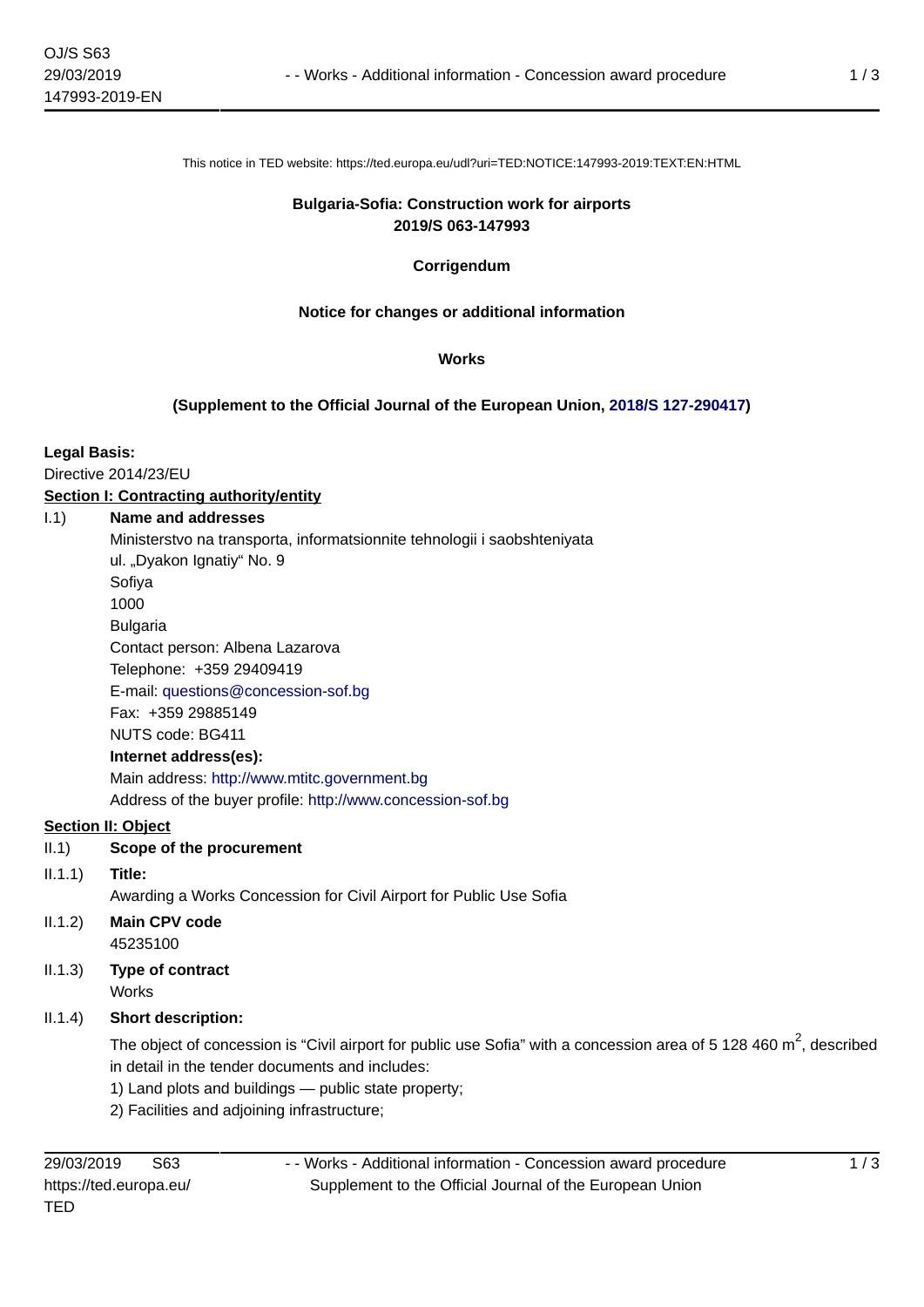3) Property and items public state property, representing buildings, facilities and visual air navigation systems (airfield ground lighting/AGL), located in the territory of Sofia airport;

4) Buildings, facilities and equipment that the concessionaire will build and/or install at its own risk and with own funds under the conditions and procedure set by the concession agreement. Other properties may be included in the concession object by an additional agreement to the concession agreement and under certain conditions according to the tender documents.

#### **Section VI: Complementary information**

- VI.5) **Date of dispatch of this notice:** 25/03/2019
- VI.6) **Original notice reference** Notice number in the OJ S: [2018/S 127-290417](https://ted.europa.eu/udl?uri=TED:NOTICE:290417-2018:TEXT:EN:HTML)

### **Section VII: Changes**

### VII.1) **Information to be changed or added**

### VII.1.2) **Text to be corrected in the original notice**

Section number: III.2.2)

Place of text to be modified: Concession performance conditions:

Instead of:

The concession performance conditions are set out in the tender documents

Read:

The concession performance conditions are set out in the Tender Documents, including draft Concession Agreement, in accordance with article 73, para.2 of the Concessions Act, including with regard to estimated price of the main services, included in the subject matter of the concessions. The main services, which the concessionaire will provide as part of the subject matter of the concession are the services related to the management and operation of the airport, together with the right to exploit these services. Section number: VI.4.3)

Place of text to be modified: Review procedure

Instead of:

Read:

Each decision of the Grantor with respect to the Tender Procedure is subject to appeal under the terms and conditions set out in Chapter 6 (Articles 156-177) of the Concessions Act where the deadline for submission of appeals is 10 days from the occurrence of the respective event as set out in Article 157 Paragraph 1 of the Concessions Act. The decisions of the tender commission for disqualification of bidders under Article 99, Paragraph 1 of the Concessions Act and for non-admission of an offer to evaluation under Article 102, Paragraph 4 of the Concessions Act are not subject to separate appeal. Such decisions may be appealed together with the Grantor's decision for awarding the concession or the Grantor's decision for terminating the award procedure.

Section number: IV.2.2) Place of text to be modified: Time limit for submission of applications or receipt of tenders Instead of: Date: 03/04/2019 Local time: 16:30 Read: Date: 11/04/2019 Local time: 14:30